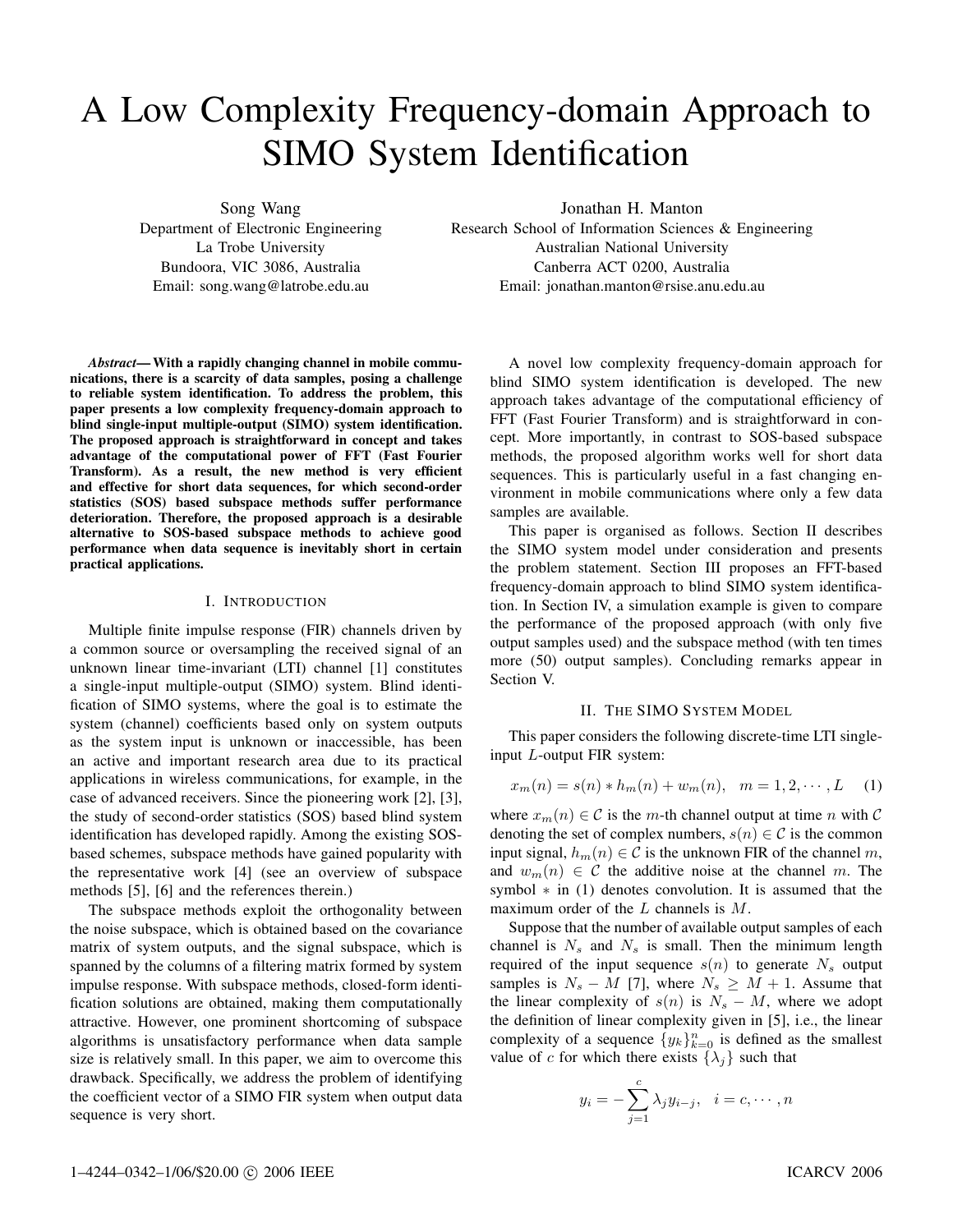$$
\mathcal{H}_{m} = \begin{bmatrix} h_{m}(0) & & & & & \\ h_{m}(1) & h_{m}(0) & & & & & \\ & \ddots & & & & \\ h_{m}(M) & \cdots & h_{m}(0) & & & \\ & & h_{m}(M) & \cdots & h_{m}(0) & & \\ & & & & h_{m}(M) & \cdots & h_{m}(M) & \\ & & & & & h_{m}(M) & h_{m}(M-1) \\ & & & & & & h_{m}(M) \end{bmatrix} \in \mathcal{C}^{N_{s} \times (N_{s} - M)}
$$

$$
\boldsymbol{F}_{m} = \begin{bmatrix} X_{m}(0) & X_{m}(0) & X_{m}(0) & \cdots & X_{m}(0) \\ X_{m}(1) & X_{m}(1)V & X_{m}(1)V^{2} & \cdots & X_{m}(1)V^{M} \\ \vdots & \vdots & \ddots & \vdots \\ X_{m}(N-1) & X_{m}(N-1)V & X_{m}(N-1)V^{2(N-1)} & \cdots & X_{m}(N-1)V^{M(N-1)} \end{bmatrix} \in \mathcal{C}^{N \times (M+1)} \text{ with } V = e^{-j2\pi/N}
$$

The SIMO system in (1) can be written in the vector-matrix form as

$$
\mathbf{x}_m = \boldsymbol{\mathcal{H}}_m \boldsymbol{s} + \mathbf{w}_m
$$

where the matrix  $\mathcal{H}_m$  is shown on the top of the page and

$$
\mathbf{x}_{m} = [x_{m}(0) \ x_{m}(1) \ \cdots \ x_{m}(N_{s}-1)]^{T}
$$
  
\n
$$
\mathbf{s} = [s(0) \ s(1) \ \cdots \ s(N_{s}-M-1)]^{T}
$$
  
\n
$$
\mathbf{w}_{m} = [w_{m}(0) \ w_{m}(1) \ \cdots \ w_{m}(N_{s}-1)]^{T}
$$

With the SIMO model (1), the blind system identification problem considered here can be described as: *given the outputs*  $\{x_m, m = 1, \dots, L\}$ , determine the system coefficients  ${h_m(n), m = 1, \cdots, L, n = 0, 1, \cdots, M}.$ 

# III. FFT-BASED FREQUENCY-DOMAIN SIMO SYSTEM IDENTIFICATION

It is easy to show that in the absence of noise, the outputs of the SIMO system in (1) satisfy

$$
x_i(n) * h_j(n) = x_j(n) * h_i(n)
$$
 (2)

where  $1 \leq i, j \leq L, i \neq j$ . This so-called cross-relation property has been used in the time-domain formulation of blind channel identification, e.g., [8], [9], however, it has not yet been applied in the frequency domain. In this section, we utilise this property and derive an FFT-based frequency-domain approach to SIMO system identification.

Since the length of the output sequence  $x_m(n)$ ,  $m =$  $1, \dots, L$ , is  $N_s$ , the duration of the convolved signal in (2) is  $N_s+M$ . Taking the N-point Discrete Fourier Transform (DFT) on both sides of (2), where  $N \ge N_s + M$ , we have

$$
X_i(k)H_j(k) = X_j(k)H_i(k), \quad k = 0, 1, \cdots, N - 1 \tag{3}
$$

where  $1 \leq i, j \leq L, i \neq j$ , and  $X_m(k)$  and  $H_m(k)$ represent the frequency-domain samples of  $x_m(n)$  and  $h_m(n)$ , respectively, with  $m = i, j$ . As the DFT sequence  $H_m(k)$  is defined as

$$
H_m(k) = \sum_{n=0}^{N-1} h_m(n) e^{-j2\pi kn/N} = \sum_{n=0}^{M} h_m(n) e^{-j2\pi kn/N}
$$

where zero padding is applied to  $h_m(n)$  for  $M < n \leq N - 1$ , equation (3) can be rewritten as

$$
\begin{bmatrix} -\boldsymbol{F}_j & \boldsymbol{F}_i \end{bmatrix} \begin{bmatrix} \mathbf{h}_i \\ \mathbf{h}_j \end{bmatrix} = \mathbf{0} \tag{4}
$$

where the matrix  $F_m$ ,  $1 \le m = i, j \le L$ , is shown on the top of the page and

$$
\mathbf{h}_m = [h_m(0) \quad h_m(1) \quad \cdots \quad h_m(M)]^T, \ 1 \le m = i, j \le L
$$
  
Define the matrix  $\mathbf{F}_{\cdot \cdot} \in C^{N \times L(M+1)}$ 

Define the matrix  $\mathbf{F}_{i,j} \in \mathcal{C}$ 

$$
\boldsymbol{F}_{i,j} = \left[\boldsymbol{0} \cdots \boldsymbol{0} - \boldsymbol{F}_j \boldsymbol{0} \cdots \boldsymbol{0} \boldsymbol{F}_i \boldsymbol{0} \cdots \boldsymbol{0}\right]
$$

where the *i*-th entry is  $-F_j$  and the *j*-th entry is  $F_i$ ,  $1 \le i, j \le j$  $L, i \neq j$ . When all the L channels are taken into consideration, in the absence of noise, from equation (4), we can form the following equation:

$$
Fh = 0 \tag{5}
$$

where

$$
\mathbf{F} = \left[ \mathbf{F}_{1,2}^T \ \mathbf{F}_{1,3}^T \ \cdots \ \mathbf{F}_{1,L}^T \ \mathbf{F}_{2,3}^T \ \cdots \ \mathbf{F}_{2,L}^T \ \cdots \ \mathbf{F}_{L-1,L}^T \right]^T
$$
\n
$$
\mathbf{h} = \left[ \mathbf{h}_1^T \ \mathbf{h}_2^T \ \cdots \ \mathbf{h}_L^T \right]^T \in \mathcal{C}^{L(M+1)}
$$

The dimension of the matrix *F* is  $\frac{NL(L-1)}{2} \times L(M+1)$ .<br>Hence the system coefficient yector **b** can be identified by Hence the system coefficient vector **h** can be identified by solving the linear equations described by (5). Clearly, to expedite computation, the size  $N$  of DFT taken on the output data should be chosen such that powerful FFT techniques are applied.

**Theorem:** *The solution*  $\hat{h}$  *to the equation* 

$$
\mathbf{F}\hat{\mathbf{h}} = \mathbf{0} \tag{6}
$$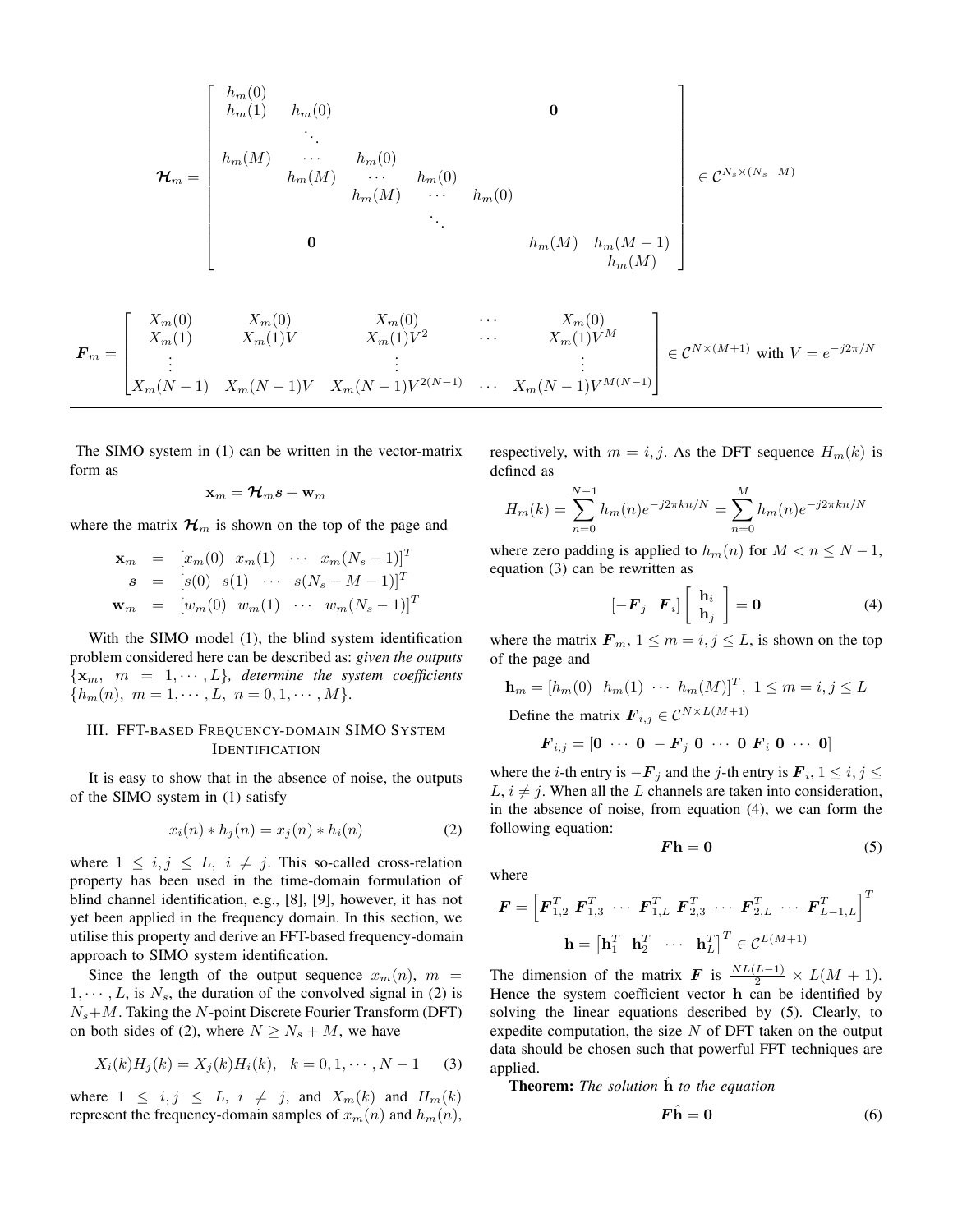$$
\boldsymbol{H}_{m} = \begin{bmatrix} H_{m}(0) & H_{m}(0) & H_{m}(0) & \cdots & H_{m}(0) \\ H_{m}(1) & H_{m}(1)V & H_{m}(1)V^{2} & \cdots & H_{m}(1)V^{M} \\ \vdots & \vdots & \ddots & \vdots \\ H_{m}(N-1) & H_{m}(N-1)V & H_{m}(N-1)V^{2(N-1)} & \cdots & H_{m}(N-1)V^{M(N-1)} \end{bmatrix} \in \mathcal{C}^{N\times (M+1)}
$$

*uniquely (up to a constant scalar) determines the system coefficients*  $\{h_m(n), m = 1, \cdots, L, n = 0, 1, \cdots, M\}$  *from the noiseless outputs*  $\{x_m, m = 1, \dots, L\}$ *, if the polynomials*  $H_m(z) = \sum_{n=0}^{M} h_m(n) z^{-n}$  *do not share any common zero.*<br>**Proof:** Since the matrix **F** can also be expressed by

**Proof:** Since the matrix  $F_m$  can also be expressed by

$$
\boldsymbol{F}_m = \boldsymbol{S}_N \boldsymbol{H}_m
$$

where the matrix  $S_N$  is composed of the N-point DFT  $S(0), S(1), \cdots, S(N-1)$  of the input  $s(n)$ , that is,

$$
\boldsymbol{S}_N = \left[ \begin{array}{ccc} S(0) & & & \\ & S(1) & & \\ & & \ddots & \\ & & & S(N-1) \end{array} \right] \in \mathcal{C}^{N \times N}
$$

and the matrix  $\mathbf{H}_m$  consists of the N-point DFT  $H_m(0), \cdots$ ,  $H_m(N-1)$  of the m-th channel coefficients  $h_m(n)$ ,  $1 \le m \le$ L. The matrix  $H_m$  is given on the top of the page. Also,

$$
F_{i,j} = S_N[0 \cdots 0 - H_j 0 \cdots 0 H_i 0 \cdots 0]
$$
  
= 
$$
S_N H_{i,j}
$$

The equation  $\mathbf{F}\hat{\mathbf{h}} = \mathbf{0}$  is therefore equivalent to

$$
\tilde{S} \left[ H_{1,2}^T H_{1,3}^T \cdots H_{1,L}^T H_{2,3}^T \cdots H_{2,L}^T \cdots H_{L-1,L}^T \right]^T \hat{\mathbf{h}} = 0 \tag{7}
$$

where

$$
\tilde{\bm{S}} = \left[ \begin{array}{ccc} \bm{S}_N & & & \bm{0} \\ & \bm{S}_N & & \bm{0} \\ & & \ddots & \ddots & \\\bm{0} & & & \bm{S}_N \end{array} \right] \; \in \mathcal{C}^{\frac{NL(L-1)}{2} \times \frac{NL(L-1)}{2}}
$$

As the input sequence  $s(n)$  has linear complexity  $N_s - M$ , its DFT  $S(k) \neq 0$ ,  $k = 0, 1, \dots, N-1$  (easy to prove by contradiction), which gives rise to the matrices  $S_N$  and  $\tilde{S}$ being nonsingular. It follows from equation (7) that

$$
\left[\!\mathbf{H}_{1,2}^T \ \mathbf{H}_{1,3}^T \ \cdots \ \mathbf{H}_{1,L}^T \ \mathbf{H}_{2,3}^T \ \cdots \ \mathbf{H}_{2,L}^T \ \cdots \ \mathbf{H}_{L-1,L}^T\!\right]^T \hat{\mathbf{h}} = \mathbf{0}
$$

which yields

$$
[-\boldsymbol{H}_j \quad \boldsymbol{H}_i] \left[ \begin{array}{c} \hat{\mathbf{h}}_i \\ \hat{\mathbf{h}}_j \end{array} \right] = \mathbf{0}, \ 1 \leq i, j \leq L, \ i \neq j \qquad (8)
$$

By expanding the left side of (8), we have

$$
\begin{bmatrix}\n-H_j(0)\hat{H}_i(0) + H_i(0)\hat{H}_j(0) \\
-H_j(1)\hat{H}_i(1) + H_i(1)\hat{H}_j(1) \\
\vdots \\
-H_j(N-1)\hat{H}_i(N-1) + H_i(N-1)\hat{H}_j(N-1)\n\end{bmatrix} = \mathbf{0}
$$

Thus,  $H_i(k)\hat{H}_i(k) = H_i(k)\hat{H}_i(k), k = 0, 1, \cdots, N-1$ , which leads to, for any  $1 \leq i, j \leq L$ ,

$$
H_i(z)\hat{H}_j(z) = H_j(z)\hat{H}_i(z)
$$
\n(9)

Since polynomials  $H_m(z)$ ,  $m = 1, \dots, L$ , do not share any common zero, and suppose channel  $i = q$  has the maximum order M, with (9), it is easy to show that for channel q,  $H_q(z)$ and  $H_q(z)$  have same zeros, i.e.,  $H_q(z) = \alpha H_q(z)$ , where  $\alpha$ is a nonzero constant. Substituting this into (9) gives  $\tilde{H}_j(z) = \alpha H_j(z)$ . That is  $\hat{\mathbf{h}}_j = \alpha \mathbf{h}_j (z) - I_j (z)$ .  $\alpha H_i(z)$ . That is,  $\hat{\mathbf{h}}_m = \alpha \mathbf{h}_m$ ,  $m = 1, \dots, L$ .

When noise is present in the SIMO system (1), the estimate **h** of the system coefficient vector **h** is obtained by

$$
\hat{\mathbf{h}} = \arg\min_{\|\mathbf{h}\| = 1} \|F\mathbf{h}\|^2
$$
 (10)

### **Remarks:**

- (i) Many different methods can solve the minimisation problem in (10); for example, the optimal solution **h** is given by the right singular vector associated with the smallest singular value of *F*.
- (ii) The FFT-based frequency-domain approach proposed in this section is straightforward in concept. It is worth indicating that the power of the proposed approach lies in, first, the efficiency of FFT in computing the key matrix  $F_m$ , and second, handling a short data sequence of outputs. Because of the intrinsic structure of the identification matrix  $F$ , when the length of system output sequence is small, for which the subspace methods perform poorly due to insufficient data statistics, not only is the proposed approach computationally efficient, but it also achieves satisfactory performance. It is shown by simulation example in the next section that for a 4-channel SIMO system, when the available output duration (of each channel) is as short as  $N_s = 5$ , the proposed method still yields good identification of system coefficients.

#### IV. SIMULATION

Computer simulations were run to compare the performance of the proposed approach with that of the SOS-based subspace method for situations where output data length is small. We used the single-input 4-output FIR system in [4] with channel order  $M = 4$ . The impulse response of each channel is given in the table below.

|       | $h_1(n)$          | $h_2(n)$         | $h_3(n)$          | $h_4(n)$          |
|-------|-------------------|------------------|-------------------|-------------------|
| $n=0$ | $-0.049 + 0.359i$ | 0.443-0.0364i    | $-0.211 - 0.322i$ | $0.417 + 0.030i$  |
| $n=1$ | 0.482-0.569i      | 10               | $-0.199 + 0.918i$ | 10                |
| $n=2$ | $-0.556 + 0.587i$ | $0.921 - 0.194i$ | 1.0               | $0.873 + 0.145i$  |
| $n=3$ | 10                | 0.189-0.2081     | $-0.284 - 0.524i$ | $0.285 + 0.309i$  |
| $n=4$ | $-0.171 + 0.061i$ | -0.087-0.054i    | $0.136 - 0.19i$   | $-0.049 + 0.161i$ |